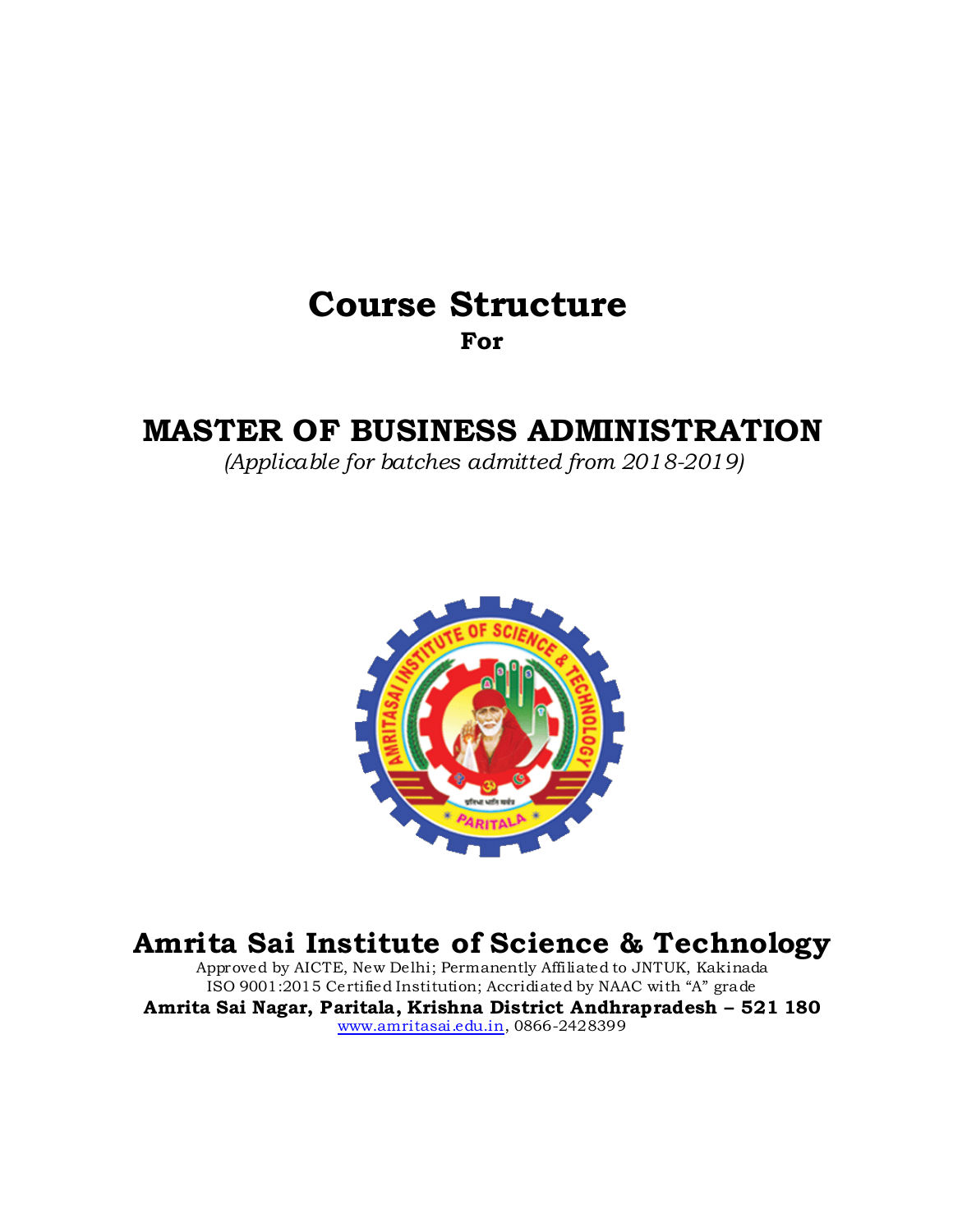#### **I Semester**

| Subject                   | <b>Title</b>                                    | <b>Marks</b> | Credits |
|---------------------------|-------------------------------------------------|--------------|---------|
|                           | 18AJMB1101 Principles of Management             | 100          |         |
|                           | 18AJMB1102   Managerial Economics               | 100          |         |
| 18AJMB1103                | <b>Accounting for Managers</b>                  | 100          |         |
| 18AJMB1104                | Managerial Communication & Soft skills          | 100          |         |
|                           | 18AJMB1105   Business Environment               | 100          |         |
|                           | 18AJMB1106   Quantitative Analysis for Business |              |         |
|                           | Decision                                        | 100          |         |
| $18$ AJMB $1107$ $IT-LAB$ |                                                 | 100          |         |

#### **II Semester**

| <b>Subject</b> | <b>Title</b>                         | Marks | Credits |
|----------------|--------------------------------------|-------|---------|
| 18AJMB1201     | Financial Management                 | 100   |         |
| 18AJMB1202     | Human Resource Management            | 100   |         |
| 18AJMB1203     | Marketing Management                 | 100   |         |
| 18AJMB1204     | Production and Operations Management | 100   |         |
| 18AJMB1205     | <b>Business Research Methods</b>     | 100   |         |
| 18AJMB1206     | Organizational Behavior              | 100   |         |
| 18AJMB1207     | Mini Project *                       | 50    |         |
|                | Seminar on Mini Project              | 50    |         |

## **III Semester**

| Subject<br><b>Title</b>      |                                                     | Marks | Credits |
|------------------------------|-----------------------------------------------------|-------|---------|
| 18AJMB2101                   | Strategic Management                                | 100   |         |
| 18AJMB2102                   | Legal Aspects of Business                           | 100   |         |
|                              | 18AJMB2103   Business Ethics & Corporate Governance | 100   |         |
| $18$ AJMB21E1   Elective – 1 |                                                     | 100   |         |
|                              | $18$ AJMB21E2   Elective – 2                        | 100   |         |
|                              | $18$ AJMB21E3   Elective – 3                        | 100   |         |
|                              | $18$ AJMB21E4   Elective $-4$                       | 100   |         |

## **IV Semester**

| <b>Title</b><br><b>Subject</b>             |                                                 | <b>Marks</b> | Credits |
|--------------------------------------------|-------------------------------------------------|--------------|---------|
|                                            | 18AJMB2201 Logistic and Supply Chain Management | 100          |         |
|                                            | 18AJMB2202 Entrepreneurship Development         | 100          |         |
|                                            | 18AJMB22E1 Elective $-5$                        | 100          |         |
|                                            | 18AJMB22E2 Elective $-6$                        | 100          |         |
|                                            | $18$ AJMB22E3 Elective - 7                      | 100          |         |
|                                            | 18AJMB22E4 Elective $-8$                        | 100          |         |
| Major Project & Comprehensive Viva         |                                                 | Grade        |         |
|                                            |                                                 |              |         |
| <b>Total Marks / Credits</b><br>2700<br>90 |                                                 |              |         |

**Elective:** The student has to choose any **ONE** Specialization from the following areas in the beginning of III Semester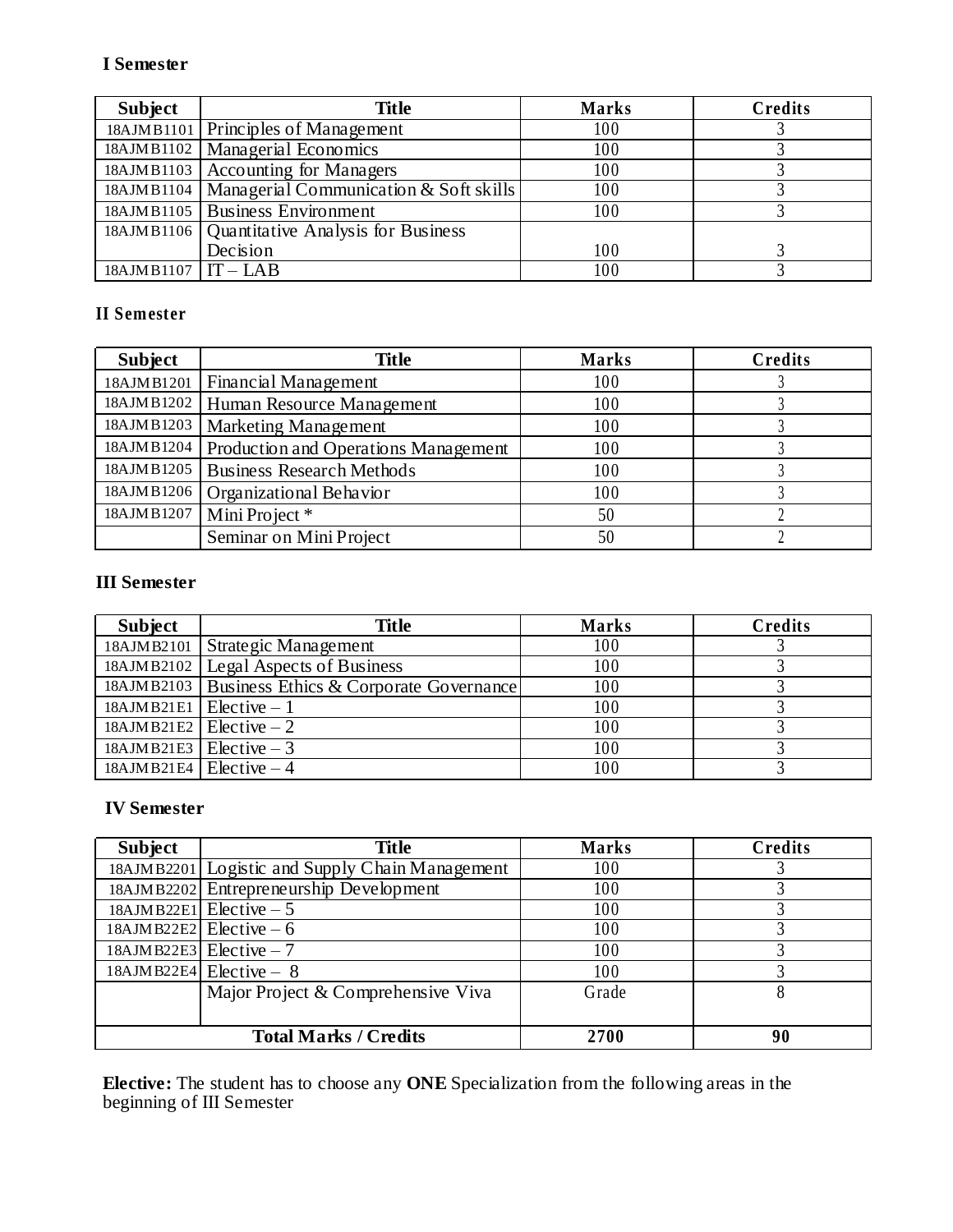#### **III SEMESTER**

|            | HR                                                     |
|------------|--------------------------------------------------------|
|            | <b>SUBJECT TITLE</b>                                   |
|            | <b>Elective-1</b>   Leadership Management              |
|            | <b>Elective-2</b>   Compensation and Reward Management |
| Elective-3 | Performance Management                                 |
| Elective-4 | Strategic Human Resource Management                    |

#### **FINANCE**

|                   | <b>SUBJECT TITLE</b>                     |
|-------------------|------------------------------------------|
| Elective-1        | Security Analysis & Portfolio Management |
| Elective-2        | Banking and Insurance Management         |
| Elective-3        | <b>Advance Management Accounting</b>     |
| <b>Elective-4</b> | Strategic Financial Management           |

## **MARKETING**

|            | <b>SUBJECT TITLE</b>                |
|------------|-------------------------------------|
| Elective-1 | Consumer Behavior                   |
| Elective-2 | Retail Management                   |
| Elective-3 | Customer Relationship Management    |
| Elective-4 | Strategic Human Resource Management |

## **SYSTEMS**

|                    | <b>SUBJECT TITLE</b>                |
|--------------------|-------------------------------------|
|                    | Elective-1   E-Business             |
| Elective-2   RDBMS |                                     |
| Elective-3         | <b>Web Designing</b>                |
| Elective-4         | Strategic Human Resource Management |